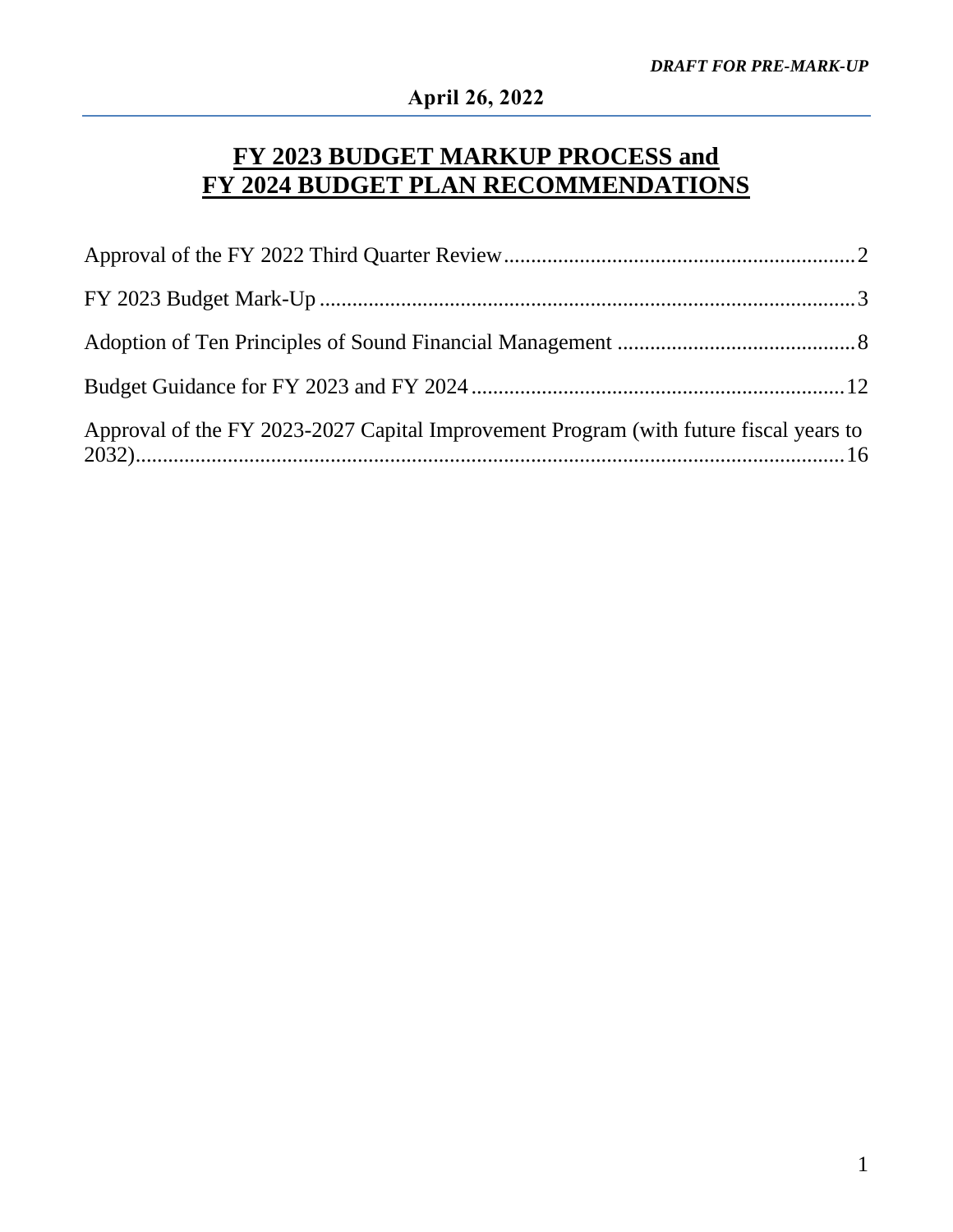### **Approval of the FY 2022 Third Quarter Review**

<span id="page-1-0"></span>The *FY 2022 Third Quarter Review*, as advertised, identified over \$26 million in additional revenue and included spending and reserve adjustments of approximately \$24 million, with a majority proposed for investments in capital paydown and information technology needs. As a result, the advertised package included a net balance available to the Board of Supervisors of just over \$2 million.

Consistent with the Board's priority to increase the inventory of affordable housing – including the recent action taken to increase the County's goal from 5,000 to 10,000 net new affordable housing units by 2034 – the advertised package is amended to direct the full balance to affordable housing, bringing the *FY 2022 Third Quarter Review* balance to \$0.

| FY 2022 Third Quarter Board Adjustments    |           |                 |  |
|--------------------------------------------|-----------|-----------------|--|
|                                            |           | FY 2022         |  |
| FY 2022 Third Quarter (Advertised) Balance |           | \$2,000,700     |  |
| <b>Board Adjustments</b>                   |           |                 |  |
| Support for Affordable Housing Initiatives |           | $(\$2,000,700)$ |  |
|                                            | Subtotal: | $(\$2,000,700)$ |  |
| <b>Net Balance</b>                         |           | \$0             |  |

Therefore, I move approval of the *FY 2022 Third Quarter Review* including:

- approval of Supplemental Appropriation Resolution AS 22190 and Amendment to the Fiscal Planning Resolution AS 22901, which include the revenue, expenditure and transfer adjustments, grant awards and adjustments, and associated reserve adjustments contained in the County and School's Third Quarter Review dated March 22, 2022;
- and the Board adjustment listed above, resulting in a net balance of \$0.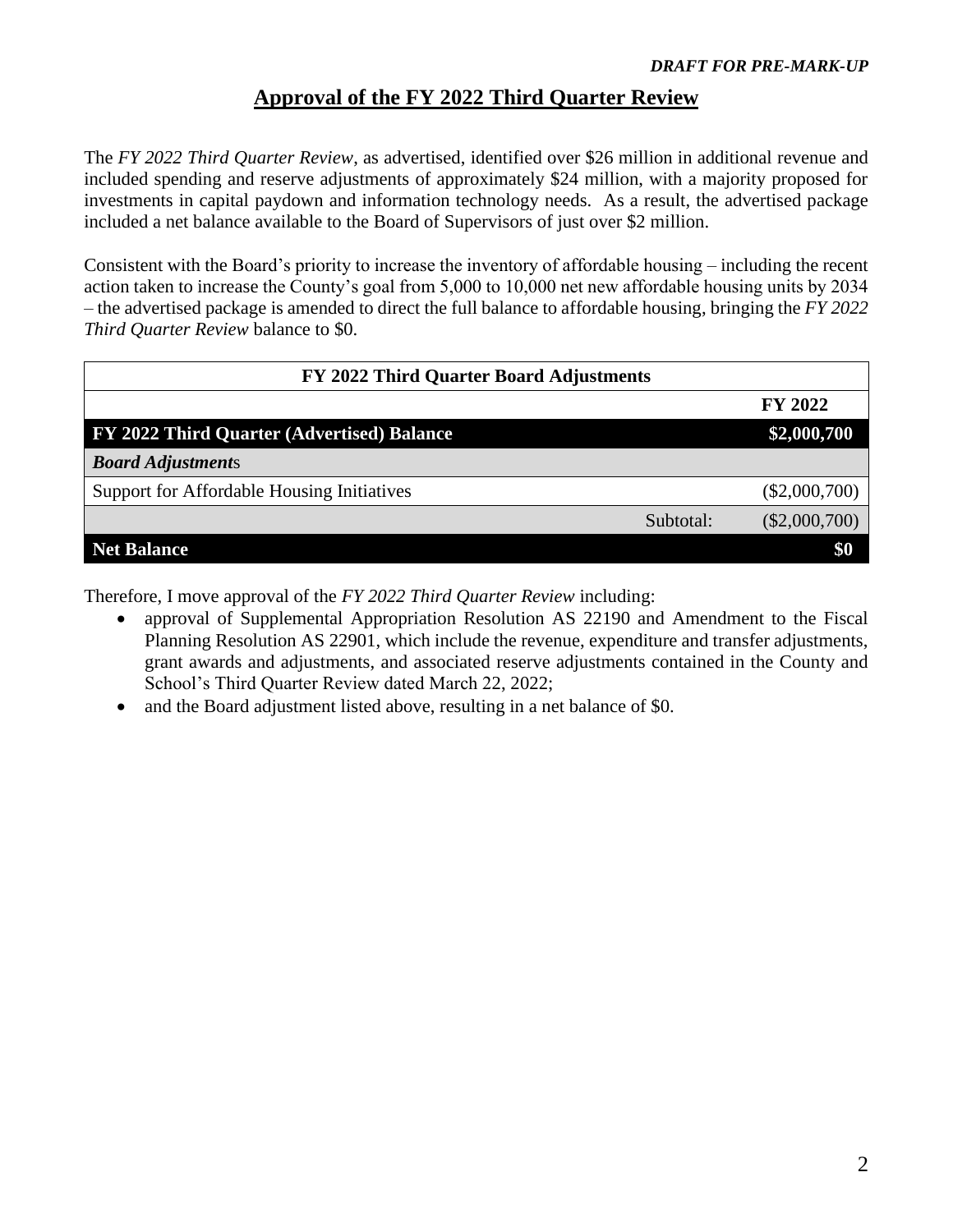# **FY 2023 Budget Mark-Up**

<span id="page-2-0"></span>I will next outline and move approval of the budget proposal:

### **Add-On Adjustments**

This package begins with a balance of \$96.42 million available after the adjustments included in the County Executive's Add-On package of April 14, 2022. This balance is attributable to updated revenue projections, consistent with adjustments included as part of the *FY 2022 Third Quarter Review* and reflect updated projections regarding Sales Tax, Transient Occupancy Tax, and Investment Interest.

| <b>Add-On Adjustments</b>         |           |              |
|-----------------------------------|-----------|--------------|
|                                   |           | FY 2023      |
| <b>FY 2023 Advertised Balance</b> |           | \$79,257,068 |
| Net Revenue Adjustments           |           | \$17,159,457 |
|                                   | Subtotal: | \$17,159,457 |
| <b>Balance as of Add-On</b>       |           | \$96,416,525 |

### **Adjustments Recommended by Board**

Overall, the Board of Supervisors was pleased with the investments included in the County Executive's FY 2023 Advertised Budget Plan, including the emphasis on employee pay and support for the Fairfax County Public Schools. With both full funding of the County's compensation program, as well as full funding of the School Board's transfer request included, the Advertised Budget provided a solid foundation with which this FY 2023 package begins.

The primary driver behind the adjustments recommended by the Board is the desire to provide tax relief for our residents and businesses. With rising home and vehicle values, as well as the continuing economic impact of the COVID-19 pandemic, the Board recognizes the importance of mitigating the impact of rising assessments and providing relief to taxpayers. This FY 2023 budget package provides tax relief in a number of ways.

The Advertised Budget included a reduction of over \$12 million in revenues based on the expanded Tax Relief program for seniors and people with disabilities approved by the Board in December of last year. The actions taken by the Board, effective January 1, 2022, increased gross household income limits from \$72,000 to \$90,000, increased asset limits from \$340,000 to \$400,000, and increased the number of acres excluded for purposes of eligibility. These changes are expected to result in an additional 2,000 residents becoming eligible for the program. The Board also proactively approved additional changes for tax year 2023, adding a 75 percent income eligibility bracket, capping total taxes relieved at 125 percent of the mean assessed value of Fairfax County homes, and creating a tax deferral option for seniors and people with disabilities.

The Advertised Budget also included over \$79 million in available balance, and this package utilizes this balance, plus more than half of the additional revenues identified at Add-On, to reduce the Real Estate Tax rate by 3 cents to \$1.11 per \$100 of assessed value. This change, which results in a revenue decrease of over \$88 million, results in an average tax bill increase of \$465, or 6.7 percent, over last year.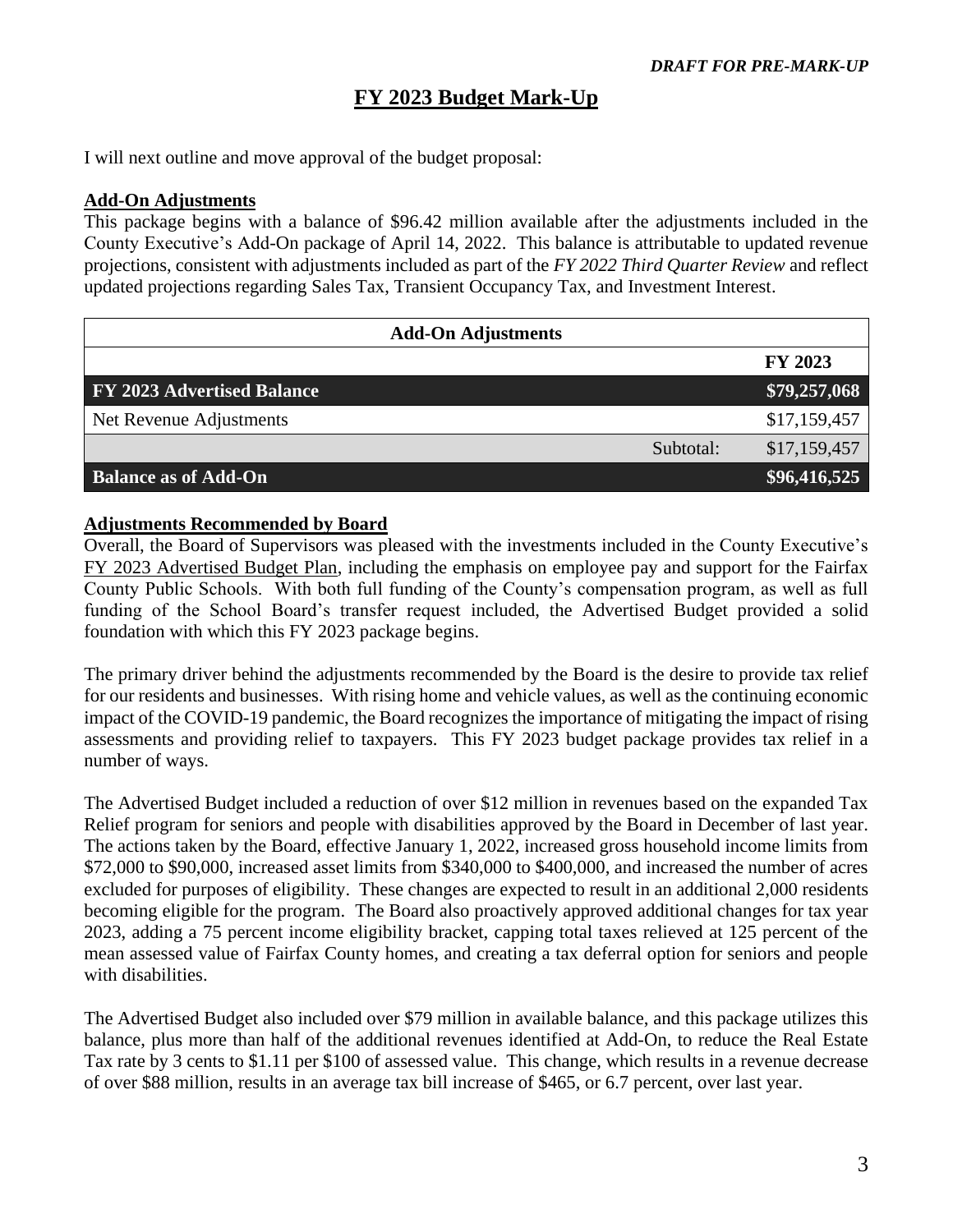Additionally, this package does not assume the just under \$98 million in additional Personal Property Tax revenue – beyond that assumed in the Advertised Budget – which could be available based on rising vehicle assessments. The Board is supportive of staff's recommendation to base vehicle Personal Property Tax bills on 85% of a vehicle's assessed value, helping to mitigate the impact of rising car values due to supply chain issues caused by the pandemic. A resolution to officially adopt the 85% ratio will come before the Board as part of budget adoption actions.

Lastly, as a step targeted towards encouraging small business and economic development in the County, this package includes a reduction in the Machinery and Tools tax from \$4.57 to \$2.00 per \$100 of assessed value. Additionally, the Director of Tax Administration has reviewed the depreciation schedule and is in the process of advertising a proposed schedule to assess starting at 50% of the original cost for the first year of ownership and 10% less each succeeding year, until it reaches a floor of 10% in the fifth year. After a public comment period, which is scheduled to end May 25, 2022, Tax Administration will take the appropriate steps to review the feedback and implement changes to the depreciation schedule. Both the reduction in the tax rate, as well as changes to the depreciation schedule, will allow Fairfax to better compete with surrounding jurisdictions and help to attract and keep vibrant local businesses in the County.

In total, more than \$199 million in revenue reductions or unrecognized revenue is included in this budget to support tax relief efforts. As the revenue impact for both the expansion of the Tax Relief program for seniors and those with disabilities, as well as the reduction in the Machinery and Tools Tax, are estimates, staff will provide updated revenue projections as part of future budget quarterly review.

As noted in the Board's actions on the *FY 2022 Third Quarter Review*, another priority is continued investment in affordable housing. The Board has set an aggressive goal to expand the availability of affordable housing in the County, and it is imperative that appropriate resources are provided to ensure that the County can stay on track towards accomplishing its goal. In working with the Fairfax County School Board, \$10 million has been identified and can be targeted towards this joint priority. These funds are the result of updated FCPS budgetary projections based on more positive economic indicators and anticipated state budget actions. Staff will continue to monitor state action on the budget and will return to the Board with recommendations to address any unforeseen impacts to the County or Schools budgets as part of the *FY 2022 Carryover Review*.

While the compensation adjustments included in the County Executive's proposed budget were significant, with average pay increases of 7.86 percent for uniformed public safety employees and 6.16 percent for non-uniformed employees, the Board recognizes that recruitment and retention challenges remain. This is especially true for our public safety agencies, who are struggling to fill the positions required to meet minimum staffing requirements. When new employees are brought on-board, they are hired at the same level as more tenured staff, contributing to elevated turnover at the lower ranks in our public safety agencies. To address these compression issues and incentivize employees to remain with the County, the Board has included \$6.1 million in this package to advance eligible uniformed employees in the Police Department, Fire and Rescue Department, and Office of the Sheriff one additional step on their respective pay plans. To qualify, employees must have been hired on or before June 30, 2021, have received a satisfactory performance evaluation in the current fiscal year, and be a uniformed public safety employee on the O, F or C pay scales. It should be noted that this adjustment does not impact merit and longevity increases already included in the Advertised Budget. This adjustment, which targets job classes that have seen higher levels of resignations, almost exclusively benefits employees at the first two ranks in the respective departments. In total, uniformed employees who qualify for this adjustment as well as a step or longevity increase in FY 2023 will see total compensation increases of up to 14.01% in FY 2023.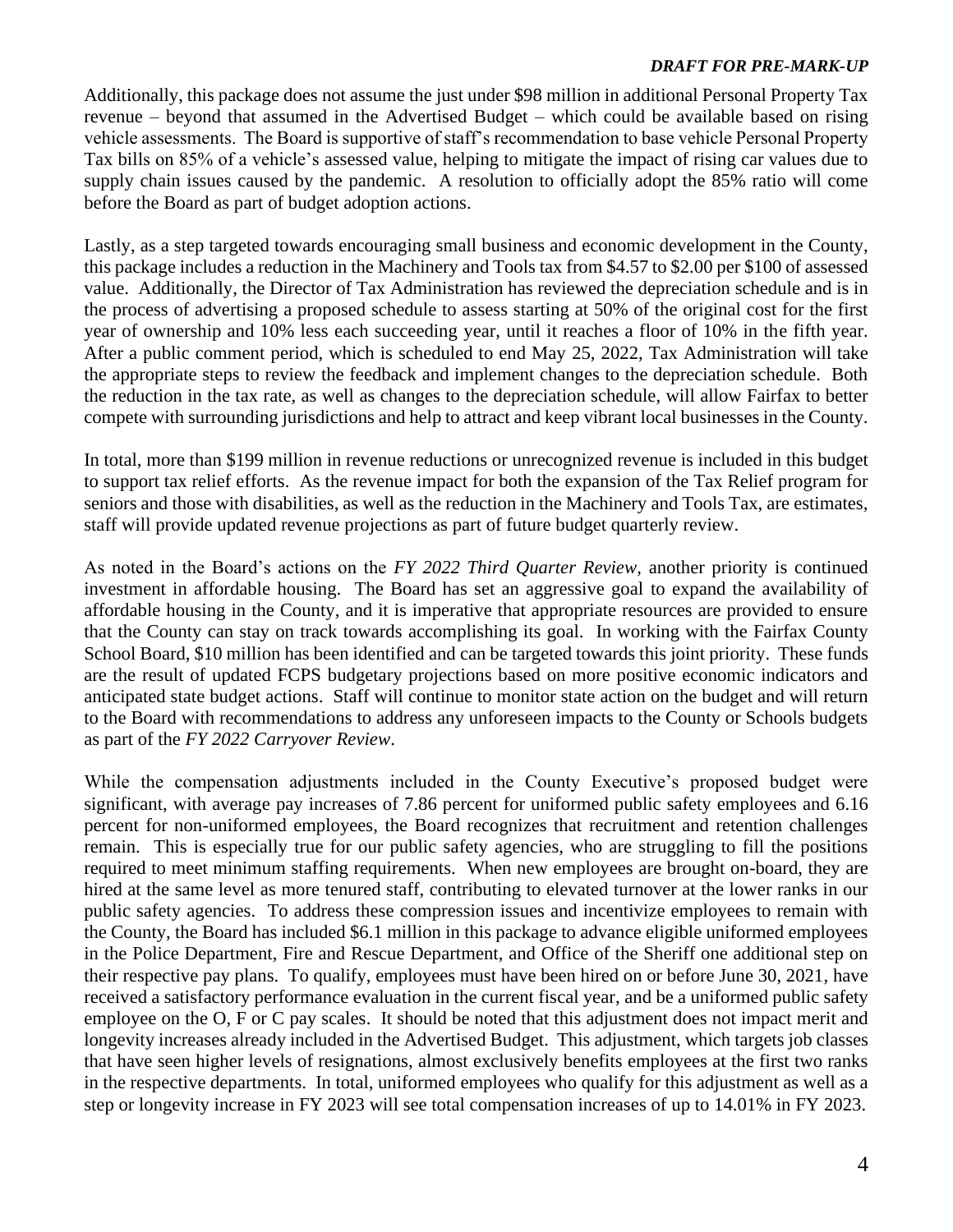As part of community feedback on the budget, the Board heard from residents concerned about County support for our Parks System. The County Executive's proposal included investments in Parks, including funding for a pilot equity program, and included recommendations to adjust the upcoming bond referendum schedule for Parks – and other County agencies – to address a backlog of unsold bonds. These issues are addressed more substantively in the Budget Guidance package, but it is important to note this Board's strong and significant support of the Parks System. County support for Parks extends beyond only the agency's General Fund budget. The County provides funding for debt service payments for Park bonds and fringe benefit costs for General Fund employees, as well as supporting environmental and capital maintenance projects. Support in the current fiscal year alone totals over \$80 million. The Board is committed to working with the Park Authority Board to address needs and provide necessary funding. As an example, this package includes funding of \$751,954 and three new positions to support the Park's natural resources sustainability efforts to help maintain the system's actively-managed acres.

The Board also heard commentary from non-profits concerned about rising personnel and operating costs and the budgeted contract rate adjustments included in the proposed budget. The Board values our nonprofit partners and recognizes the key role that they play in providing necessary services to our residents. As a result, \$825,000 in additional funding is included as part of this package, representing a 50% increase over the funds included in the proposed budget for contract rate increases for direct service providers in health and human services.

This package also includes the removal of an additional 6 positions and \$804,258 in funding that was initially proposed to expand staffing in the Office of the Commonwealth's Attorney. Over the past 2 years, the County has increased staffing in this office by 38 positions and has established a plan to phasein additional support over the coming years. This adjustment represents an effort to slow the pace of this phase-in, accounting for an elevated vacancy level which currently stands at more than 10%. Additional resources will be provided to support the Office in future years to continue to address workload concerns.

Lastly, this package provides additional support in two areas. First, funding of \$250,000 is provided to ArtsFairfax to supplement the organization's existing grant program for the arts. This funding will help to assist arts organizations that have been negatively impacted by the pandemic but may have been unable to access other assistance. Additional direction and information regarding the County's investments in ArtsFairfax are included later in the Budget Guidance section. Second, this package provides funding of \$180,000 and one new position for the Department of Economic Initiatives to develop a platform to assist small businesses in navigating available resources to help them succeed.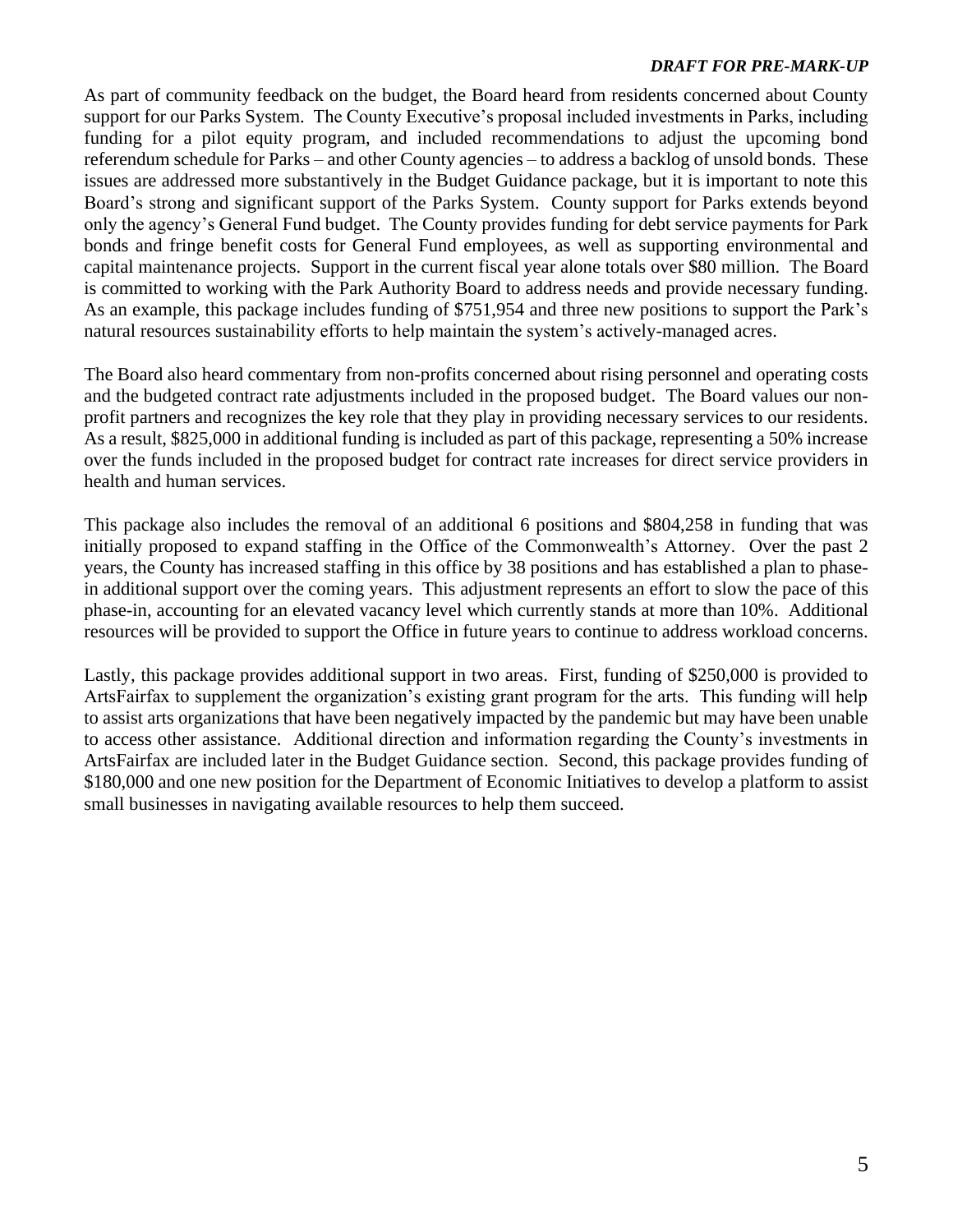| <b>Funding Adjustments Recommended by Board</b>                                                                                                                                                                                                                                                                                                                             |                  |
|-----------------------------------------------------------------------------------------------------------------------------------------------------------------------------------------------------------------------------------------------------------------------------------------------------------------------------------------------------------------------------|------------------|
|                                                                                                                                                                                                                                                                                                                                                                             | FY 2023          |
| <b>Balance as of Add-On</b>                                                                                                                                                                                                                                                                                                                                                 | \$96,416,525     |
| Reduce the Real Estate Tax rate by 3 cents to \$1.11 per \$100 of assessed value                                                                                                                                                                                                                                                                                            | $(\$88,110,447)$ |
| In collaboration with the Fairfax County School Board, reduce the School<br>Operating transfer by \$10,000,000 based on more positive economic indicators<br>and anticipated state budget actions                                                                                                                                                                           | \$10,000,000     |
| Redirect above amount to the County's affordable housing initiative                                                                                                                                                                                                                                                                                                         | (\$10,000,000)   |
| To address compression issues caused by hiring practices necessary to address<br>uniformed public safety recruitment challenges, advance eligible employees hired<br>on or before June 30, 2021 one additional step in July                                                                                                                                                 | $(\$6,103,382)$  |
| Reduce the County's Machinery and Tools tax rate to \$2.00 per \$100 of assessed<br>value (from \$4.57) and direct the Department of Tax Administration to review<br>the depreciation schedule to potentially assess at 50% of the original cost for the<br>first year of ownership and 10% less each succeeding year, until it reaches a floor<br>of 10% in the fifth year | (\$1,000,000)    |
| Increase funding allocated for contract rate increases for direct service providers<br>in health and human services                                                                                                                                                                                                                                                         | $(\$825,000)$    |
| Remove the additional 6 positions and funding included in the Advertised Budget<br>for the Office of the Commonwealth's Attorney                                                                                                                                                                                                                                            | \$804,258        |
| Increase support and add three new positions for Park Authority natural resources<br>sustainability efforts                                                                                                                                                                                                                                                                 | $(\$751,954)$    |
| Provide increased support for ArtsFairfax to supplement the existing grant<br>program                                                                                                                                                                                                                                                                                       | $(\$250,000)$    |
| Provide funding and one new position to the Department of Economic Initiatives<br>for small business and start-up ecosystem support                                                                                                                                                                                                                                         | (\$180,000)      |
| Subtotal:                                                                                                                                                                                                                                                                                                                                                                   | $(\$96,416,525)$ |
| <b>Final Remaining Balance</b>                                                                                                                                                                                                                                                                                                                                              | \$0              |

### **Funding Adjustments Recommended by Board**

### **As a result of these changes, we have a balanced FY 2023 budget**.

As noted earlier, as part of this package the Real Estate Tax rate is reduced from \$1.14 to \$1.11 per \$100 of assessed value. However, most taxes and fees in the FY 2023 budget remain unchanged, including:

- Maintaining the Leaf Collection rate at \$0.012 per \$100 of assessed value.
- Maintaining the Stormwater Services district tax rate at \$0.0325 per \$100 of assessed value.
- Maintaining the Phase I Dulles Rail Transportation Improvement District tax rate at \$0.09 per \$100 of assessed value
- Maintaining the Phase II Dulles Rail Transportation Improvement District tax rate at \$0.20 per \$100 of assessed value
- Maintaining the Route 28 Highway Transportation Improvement District tax rate at \$0.17 per \$100 of assessed value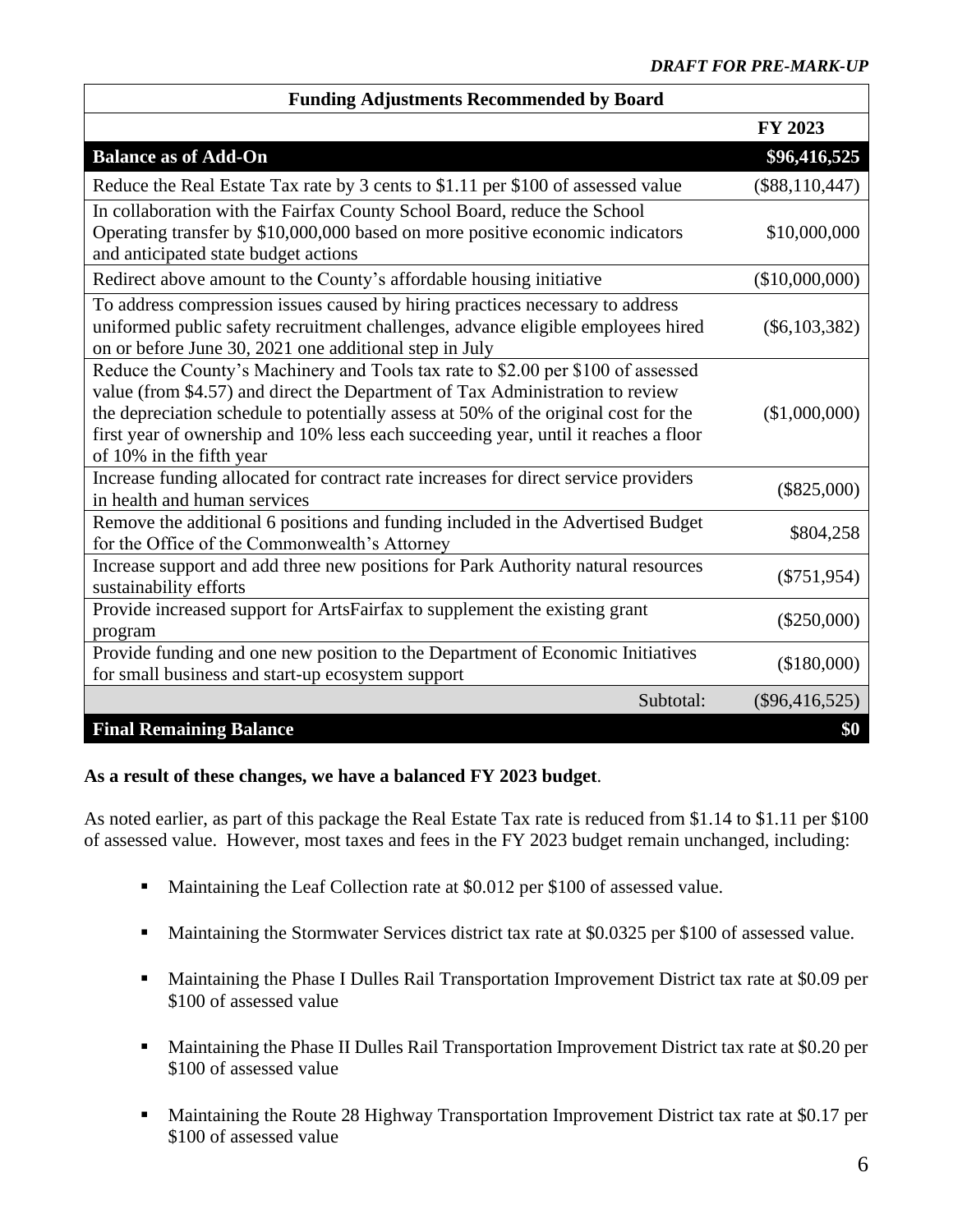- Maintaining the Reston Service District tax rate at \$0.021 per \$100 of assessed value
- Maintaining the Tysons Service District tax rate at \$0.05 per \$100 of assessed value

In addition, this budget does contain some increases in Refuse and Sewer charges, including:

- An increase in the Refuse Collection fee from \$400 to \$475 per household
- An increase in the Refuse Disposal fee from \$66 to \$70 per ton
- An increase in Sewer Service Charges from \$7.72 to \$8.09 per 1,000 gallons
- An increase in the Sewer Service Base Charge from \$36.54 to \$40.14 per quarter
- An increase in the Sewer Availability Charge from \$8,507 to \$8,592

Therefore, having provided public notice and conducted a public hearing as required by Virginia law, **I move approval of the FY 2023 Budget as Advertised, with the changes as outlined above**, and required Managed Reserve adjustments. The tax and fee adjustments become effective on and after July 1, 2022, unless otherwise noted. **These actions result in a balanced budget for FY 2023.**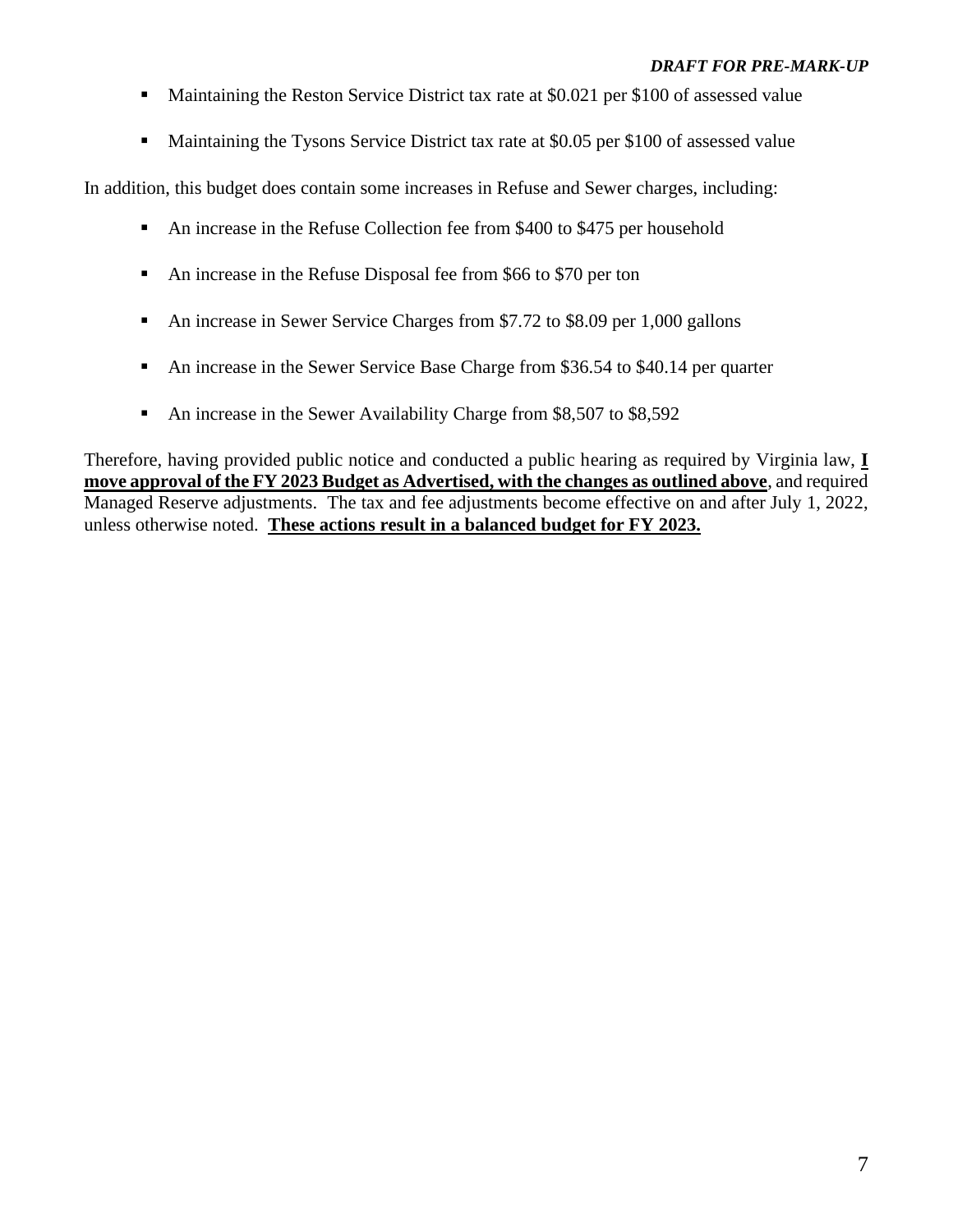### **Adoption of Ten Principles of Sound Financial Management**

<span id="page-7-0"></span>As recommended by the Joint Capital Improvement Program (CIP) County/Schools committee, and endorsed by the Board of Supervisors, the FY 2023 Advertised Capital Improvement Program for FY 2023-FY 2027 included a recommendation to increase the County's annual bond sale limit. This increase is recommended for various reasons, including helping to address an existing backlog of authorized but unissued County bonds and to increase the capacity of the County and Schools to respond to increased capital needs.

The adjustment in the annual bond sale limit requires updates to the County's *Ten Principles of Sound Financial Management*. The *Ten Principles* are included in this package with proposed changes, which include the following:

- Adjusting the annual bond sale limit from \$300 million to \$400 million, as well as adjusting the corresponding five-year limit and technical limit, and
- Updating language for the Economic Opportunity Reserve to reflect that the reserve is now fully funded

Therefore, I move adoption of the updated Ten Principles of Sound Financial Management with changes as outlined on the following pages.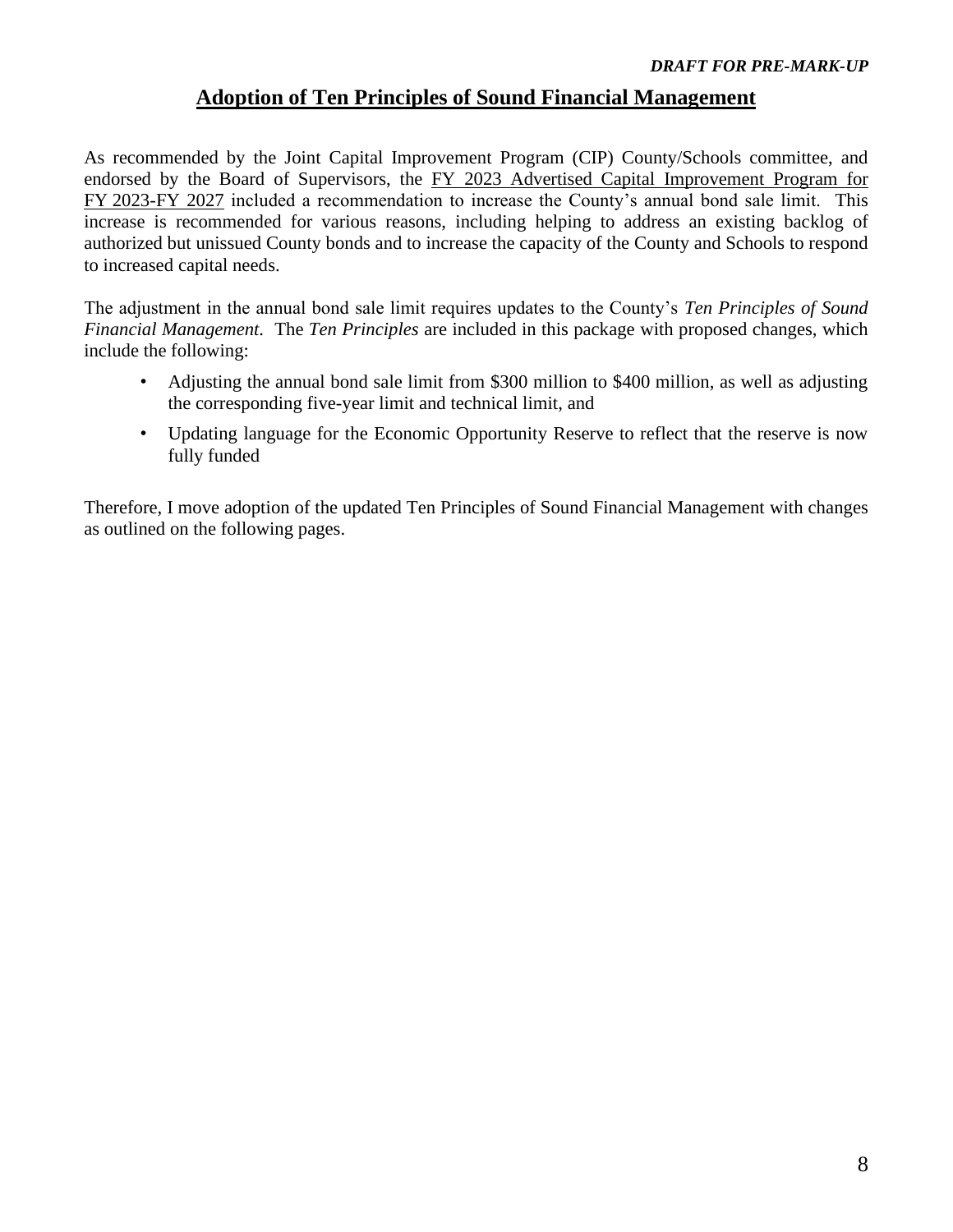### **Ten Principles of Sound Financial Management**

- 1. **Planning Policy**. The planning system in the County will continue as a dynamic process, which is synchronized with the capital improvement program, capital budget and operating budget. The County's land use plans shall not be allowed to become static. There will continue to be periodic reviews of the plans at least every five years. Small area plans shall not be modified without consideration of contiguous plans. The Capital Improvement Program will be structured to implement plans for new and expanded capital facilities as contained in the County's Comprehensive Plan and other facility plans. The Capital Improvement Program will also include support for periodic reinvestment in aging capital and technology infrastructure sufficient to ensure no loss of service and continued safety of operation.
- 2. **Annual Budget Plans**. Annual budgets shall continue to show fiscal restraint. Annual budgets will be balanced between projected total funds available and total disbursements including established reserves.
	- a. Managed Reserve shall be maintained in the General Fund at a level sufficient to provide for temporary financing of critical unforeseen disbursements of a catastrophic emergency nature. The reserve will be maintained at a level of not less than four percent of total General Fund disbursements in any given fiscal year.
	- b. A Revenue Stabilization Fund (RSF) shall be maintained in addition to the managed reserve at a level sufficient to permit orderly adjustment to changes resulting from curtailment of revenue. This Fund shall be maintained at five percent of total General Fund disbursements in any given fiscal year. Use of the RSF should only occur in times of severe economic stress. Accordingly, a withdrawal from the RSF will not be made unless the projected revenues reflect a decrease of more than 1.5 percent from the current year estimate and any such withdrawal may not exceed one half of the RSF fund balance in that year. A drawdown of this Fund should be accompanied with expenditure reductions.
	- c. An Economic Opportunity Reserve shall be established in addition to the Managed Reserve and the Revenue Stabilization Fund. This reserve is meant to stimulate economic growth and will provide for strategic investment opportunities that are identified as priorities by the Board of Supervisors. This reserve is equal to one percent of total General Fund disbursements. Funding for this reserve would only occur occurred after the Managed Reserve and the Revenue Stabilization Fund are were fully funded at their new levels of four percent and five percent, respectively. Criteria for funding, utilization, and replenishment of the reserve will be developed and presented to the Board of Supervisors for approval were approved by the Board of Supervisors as part of the Eight Principles of Investment in Economic Opportunities. The criteria for use will include financial modeling analysis (e.g. cost-benefit, etc.) to determine the fiscal impact to the County of the proposed investment opportunity and will require requires approval from the Board of Supervisors for any use.
	- d. Budgetary adjustments which propose to use available general funds identified at quarterly reviews should be minimized to address only critical issues. The use of non-recurring funds should only be directed to capital expenditures to the extent possible.
	- e. The budget shall include funds for cyclic and scheduled replacement or rehabilitation of equipment and other property in order to minimize disruption of budgetary planning from irregularly scheduled monetary demands.
- 3. **Cash Balances.** It is imperative that positive cash balances exist in the General Fund at the end of each fiscal year. If an operating deficit appears to be forthcoming in the current fiscal year wherein total disbursements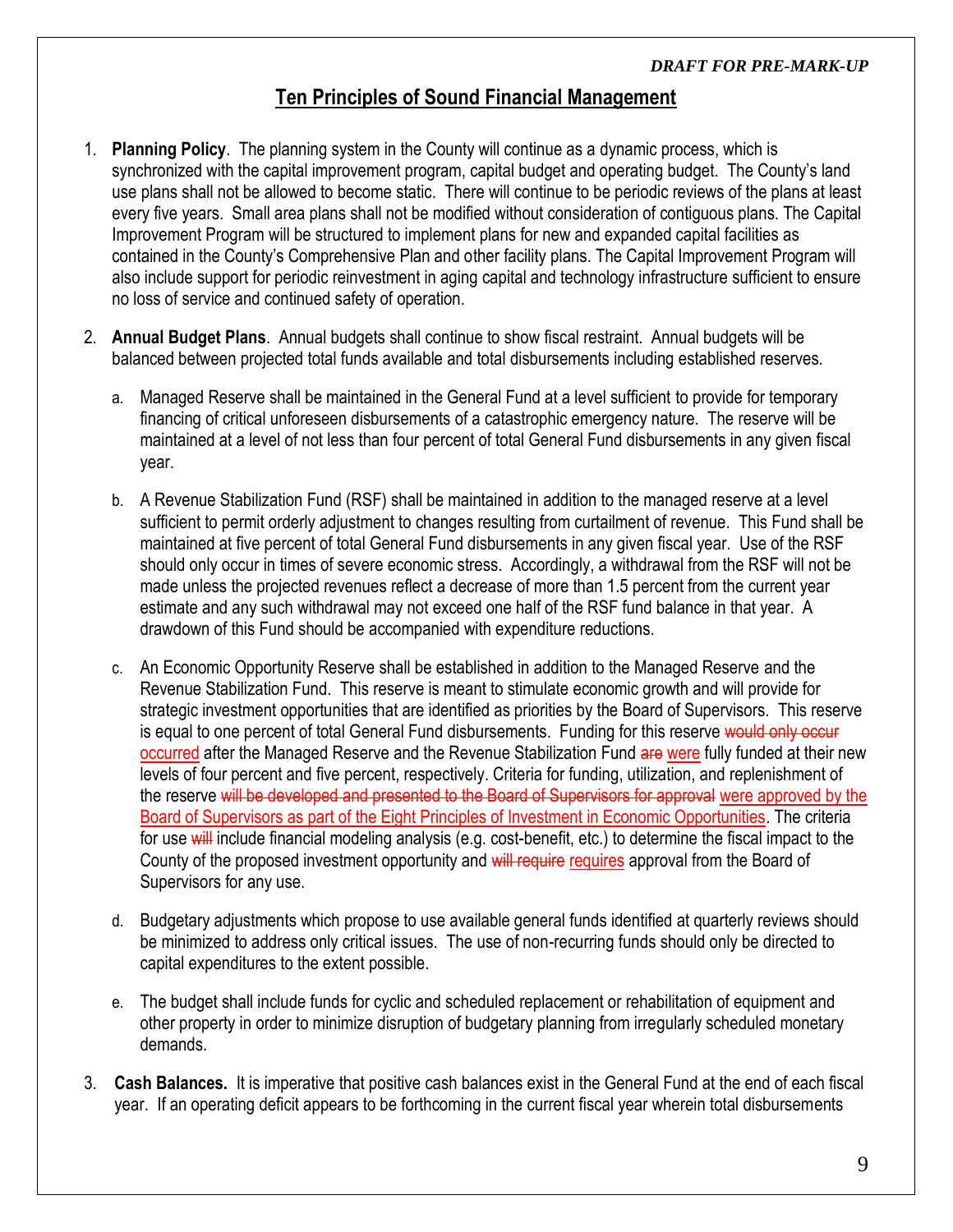will exceed the total funds available, the Board will take appropriate action to balance revenues and expenditures as necessary so as to end each fiscal year with a positive cash balance.

- 4. **Debt Ratios**. The County's debt ratios shall be maintained at the following levels:
	- a. Net debt as a percentage of estimated market value shall be less than 3 percent.
	- b. Debt service expenditures as a percentage of General Fund disbursements shall not exceed 10 percent. The County will continue to emphasize pay-as-you-go capital financing. Financing capital projects from current revenues is indicative of the County's intent to use purposeful restraint in incurring long-term debt.
	- c. For planning purposes, annual bond sales shall be structured such that the County's debt burden shall not exceed the 3 and 10 percent limits. To that end, sales of General Obligation Bonds and general obligation supported debt will be managed so as not to exceed a target of \$300 \$400 million per year, or \$4.5 \$2.0 billion over five years, with a technical limit of \$325 \$425 million in any given year. Excluded from this cap are refunding bonds, revenue bonds or other non-General Fund supported debt.
	- d. For purposes of this principle, debt of the General Fund incurred subject to annual appropriation shall be treated on a par with general obligation debt and included in the calculation of debt ratio limits. Excluded from the cap are leases secured by equipment, operating leases, and capital leases with no net impact to the General Fund.
	- e. Use of variable rate debt is authorized in order to increase the County's financial flexibility, provide opportunities for interest rate savings, and help the County manage its balance sheet through better matching of assets and liabilities. Debt policies shall stipulate that variable rate debt is appropriate to use when it achieves a specific objective consistent with the County's overall financial strategies; however, the County must determine if the use of any such debt is appropriate and warranted given the potential benefit, risks, and objectives of the County. The County will not use variable rate debt solely for the purpose of earning arbitrage pending the disbursement of bond proceeds.
	- f. For purposes of this principle, payments for equipment or other business property, except real estate, purchased through long-term lease-purchase payment plans secured by the equipment will be considered to be operating expenses of the County. Annual General Fund payments for such leases shall not exceed 3 percent of the annual General Fund disbursements, net of the School transfer. Annual equipment leasepurchase payments by the Schools and other governmental entities of the County should not exceed 3 percent of their respective disbursements.
- 5. **Cash Management**. The County's cash management policies shall reflect a primary focus of ensuring the safety of public assets while maintaining needed liquidity and achieving a favorable return on investment. These policies have been certified by external professional review as fully conforming to the recognized best practices in the industry. As an essential element of a sound and professional financial management process, the policies and practices of this system shall receive the continued support of all County agencies and component units.
- 6. **Internal Controls.** A comprehensive system of financial internal controls shall be maintained in order to protect the County's assets and sustain the integrity of the County's financial systems. Managers at all levels shall be responsible for implementing sound controls and for regularly monitoring and measuring their effectiveness.
- 7. **Performance Measurement**. To ensure Fairfax County remains a high performing organization all efforts shall be made to improve the productivity of the County's programs and its employees through performance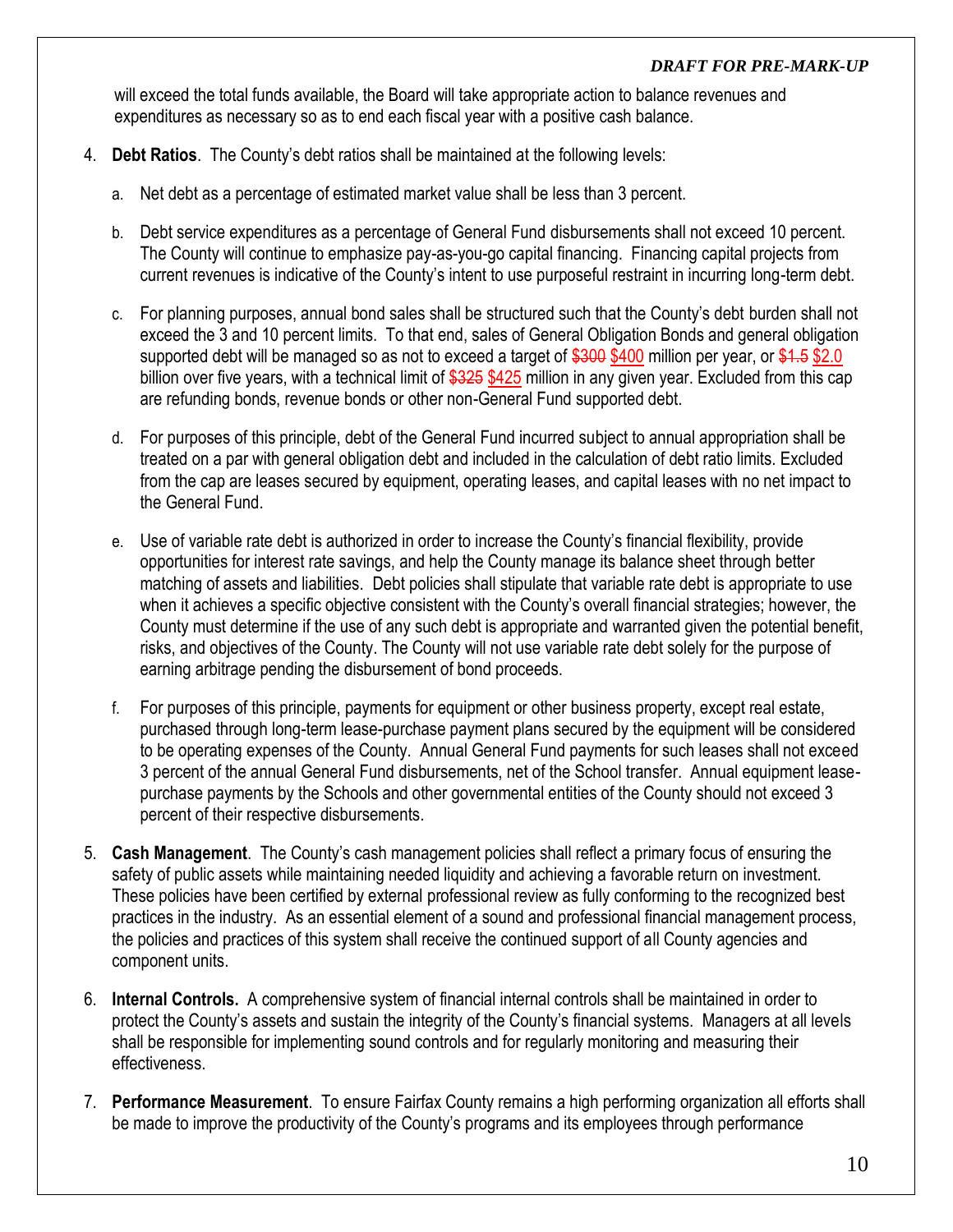measurement. The County is committed to continuous improvement of productivity and service through analysis and measurement of actual performance objectives and customer feedback.

- 8. **Reducing Duplication**. A continuing effort shall be made to reduce duplicative functions within the County government and its autonomous and semi-autonomous agencies, particularly those that receive appropriations from the General Fund. To that end, business process redesign and reorganization will be encouraged whenever increased efficiency or effectiveness can be demonstrated.
- 9. **Underlying Debt and Moral Obligations**. The proliferation of debt related to but not directly supported by the County's General Fund shall be closely monitored and controlled to the extent possible, including revenue bonds of agencies supported by the General Fund, the use of the County's moral obligation and underlying debt.
	- a. A moral obligation exists when the Board of Supervisors has made a commitment to support the debt of another jurisdiction to prevent a potential default, and the County is not otherwise responsible or obligated to pay the annual debt service. The County's moral obligation will be authorized only under the most controlled circumstances and secured by extremely tight covenants to protect the credit of the County. The County's moral obligation shall only be used to enhance the credit worthiness of an agency of the County or regional partnership for an essential project, and only after the most stringent safeguards have been employed to reduce the risk and protect the financial integrity of the County.
	- b. Underlying debt includes tax supported debt issued by towns or districts in the County, which debt is not an obligation of the County, but nevertheless adds to the debt burden of the taxpayers within those jurisdictions in the County. The issuance of underlying debt, insofar as it is under the control of the Board of Supervisors, will be carefully analyzed for fiscal soundness, the additional burden placed on taxpayers and the potential risk to the General Fund for any explicit or implicit moral obligation.
- 10. **Diversified Economy.** Fairfax County must continue to diversify its economic base by encouraging commercial and, in particular, industrial employment and associated revenues. Such business and industry must be in accord with the plans and ordinances of the County.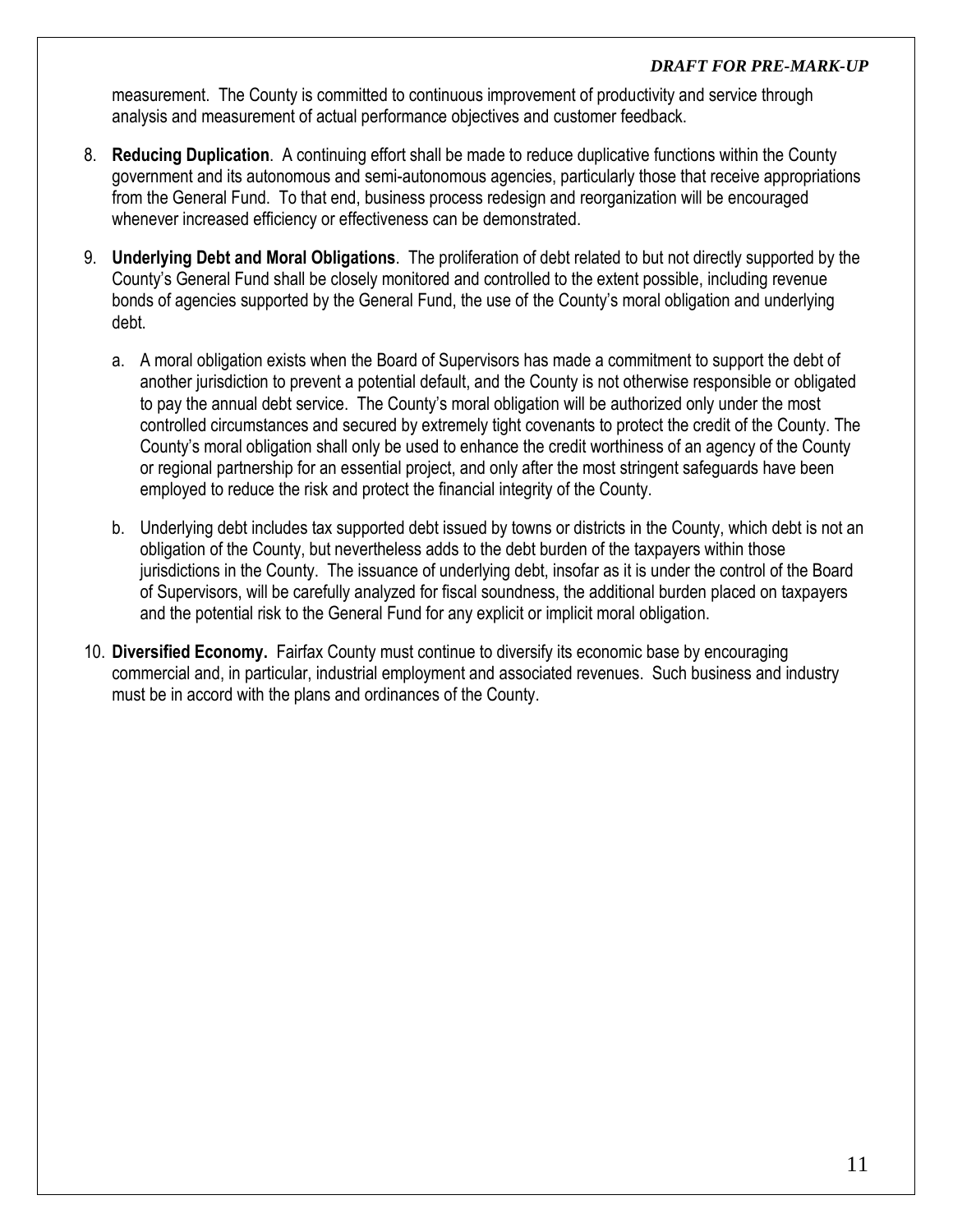### **Budget Guidance for FY 2023 and FY 2024 April 26, 2022**

<span id="page-11-0"></span>At a regular meeting of the Board of Supervisors of Fairfax County, Virginia, held in the Board Auditorium of the Fairfax County Government Center on Tuesday, April 26, 2022, the Board approved the following Budget Guidance for FY 2023 and FY 2024:

#### **Fairfax County Public Schools (FCPS)**

Over the next fiscal year, and as we prepare for FY 2024, the focus of both the County and Fairfax County Public Schools (FCPS) will continue to be recovery – providing assistance for residents, students, and businesses who may have been negatively impacted by the COVID-19 pandemic. As we have been doing since the start of the pandemic, the County and Schools will continue to partner to best support the needs of our community. With the impending retirement of Dr. Scott Brabrand, the Board looks forward to working with the new FCPS Superintendent, Dr. Michelle Reid, and anticipates the same level of positive collaboration with leadership staff in both organizations.

Although we have been fortunate that the financial impact of the pandemic has not been as severe as that experienced in other jurisdictions, balancing resources against our joint needs as part of the FY 2024 budget will still be a difficult task. The Board anticipates the FY 2024 joint fiscal forecast will be presented by County and Schools staff in the Fall, providing insight into available revenues and initial expenditure pressures. As we have directed in prior years, the County Executive is encouraged to build his FY 2024 proposal seeking equal growth of both County disbursements and School transfers. Additionally, the proposal should include increased investments as recommended by the Joint County/Schools Capital Improvement Program (CIP) Committee. These investments of County resources to add capacity to the respective capital programs will accelerate school and facility renovations and new construction and provide an opportunity for continued collaboration on joint priorities. For example, the Board anticipates continued cooperation for the shared responsibility to identify new space for early childhood education programs.

### **Employee Pay and Collective Bargaining**

As directed by the Board as part of the FY 2023 budget guidance, full funding of the County's compensation program was prioritized as part of the budget development process, and the Board is pleased that the FY 2023 budget provides significant pay increases to County employees. Throughout the pandemic, the County has taken steps to support our employees, through flexible scheduling, new leave programs, and enhanced teleworking options. Despite our best efforts, the County is still struggling to recruit and retain employees, as are many employers across the country. The Board appreciates the creative and targeted strategies being employed by leadership to address these issues, such as the recommendations recently outlined to boost recruitment and retention of employees with Commercial Drivers Licenses. The Board encourages the County Executive to continue to develop focused solutions in those areas of greatest concern.

Following the Board's action to approve a collective bargaining ordinance in the Fall, FY 2024 will be the first budget developed following collective bargaining negotiations and agreements. With increased employee involvement, the Board anticipates the development of collaborative solutions to acknowledge and reward employees, as well as further improve the quality of services delivered to residents, while understanding the fiscal constraints of the budget.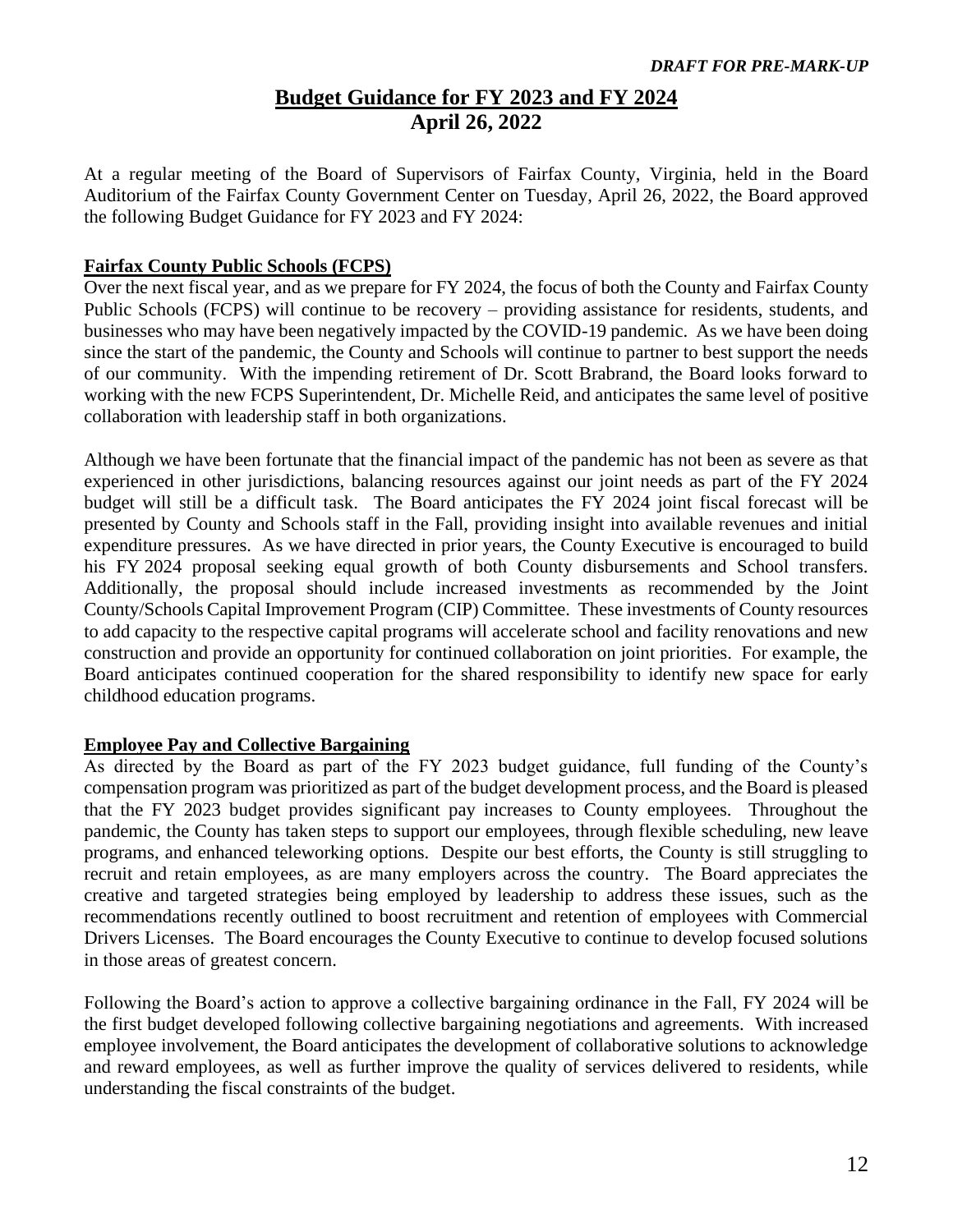### **Affordable Housing**

As has been shown through the allocation of resources in recent quarterly reviews, including the *FY 2022 Third Quarter Review*, as well as additional baseline funding added in the FY 2023 budget, expanding the inventory of affordable housing in the County continues to be one of the Board's greatest priorities. With the action taken by the Board last month, the County's new goal is 10,000 net new affordable housing units by 2034. Meeting this lofty challenge will require additional resources, and the Board remains committed to the allocation of additional Real Estate Tax revenue. The FY 2023 budget adds \$15 million in baseline funding towards this initiative, bringing total baseline County funding to just over one penny on the Real Estate Tax rate. Support for affordable housing in FY 2022 and FY 2023 combined totals over \$85 million, including \$40.6 million in FY 2022 (\$15 million from the American Rescue Plan Act (ARPA), \$13.6 million in baseline County funds as part of the existing half-penny, and \$12 million in one-time County funds) as well as \$44.7 million allocated for FY 2023 (including \$29.7 million in baseline County funds and \$15 million allocated from ARPA funds).

However, the Board also recognizes the unique opportunity that federal funds – such as those received through ARPA – provide. Therefore, the County Executive is encouraged to maximize these one-time resources to augment County funds for affordable housing. Recognizing that these funds will not be available in the long-term, the County should work to build baseline County funds over the next few years to reach a total investment of two pennies on the Real Estate Tax rate for the preservation of existing and the development of new affordable housing units.

### **Parks**

The Board heard from residents as part of feedback on the budget regarding the importance of the Parks system for our community, and Board members could not agree more. The Board has been steadfast in its support for the Fairfax County Park Authority (FCPA) by providing significant resources for operating expenses, environmental projects, capital support for athletic fields and maintenance, and debt service requirements, among others. In the current fiscal year alone, the County has provided over \$80 million in support for FCPA, and an additional \$7.5 million was allocated to support Parks from the County's federal stimulus funds, with additional funds expected to be allotted. This support is in addition to fees generated by the Parks system and does not include funding provided by other revenue sources, such as the County's Stormwater fund, where annual support is estimated at over \$20 million.

Two Parks recommendations included in the Advertised Budget and Capital Improvement Program stirred significant interest in the community. The first was the inclusion of \$0.5 million for a pilot equity program. The Board is incredibly supportive of this initiative and is committed to providing appropriate resources as necessary. As such, utilizing extensive community outreach and supported by consultant services, County and Parks staff should work together on the development and implementation of the pilot program. The Board then directs staff to return to the Board as part of a Health and Human Services Committee meeting to discuss the results of the pilot and future recommendations, implementation steps, and fiscal requirements based on those results.

The second recommendation which generated significant community feedback was the proposed two-year deferral of the 2024 Park Bond referendum, as well as the accompanying recommendation to shift from a four-year to a six-year referendum cycle. The Board understands that capital support for the Parks system is one piece of a larger County capital program, which includes support for Schools, public safety, transportation (including Metro), libraries, and human services, and that the six-year cycle is already inplace or is being recommended for all referendum except for Schools and Metro support. Additionally, the Board understands that projects in all segments of the program have experienced delays, contributing to a backlog of unsold bonds which is putting pressure on annual bond sale limits. As an example, there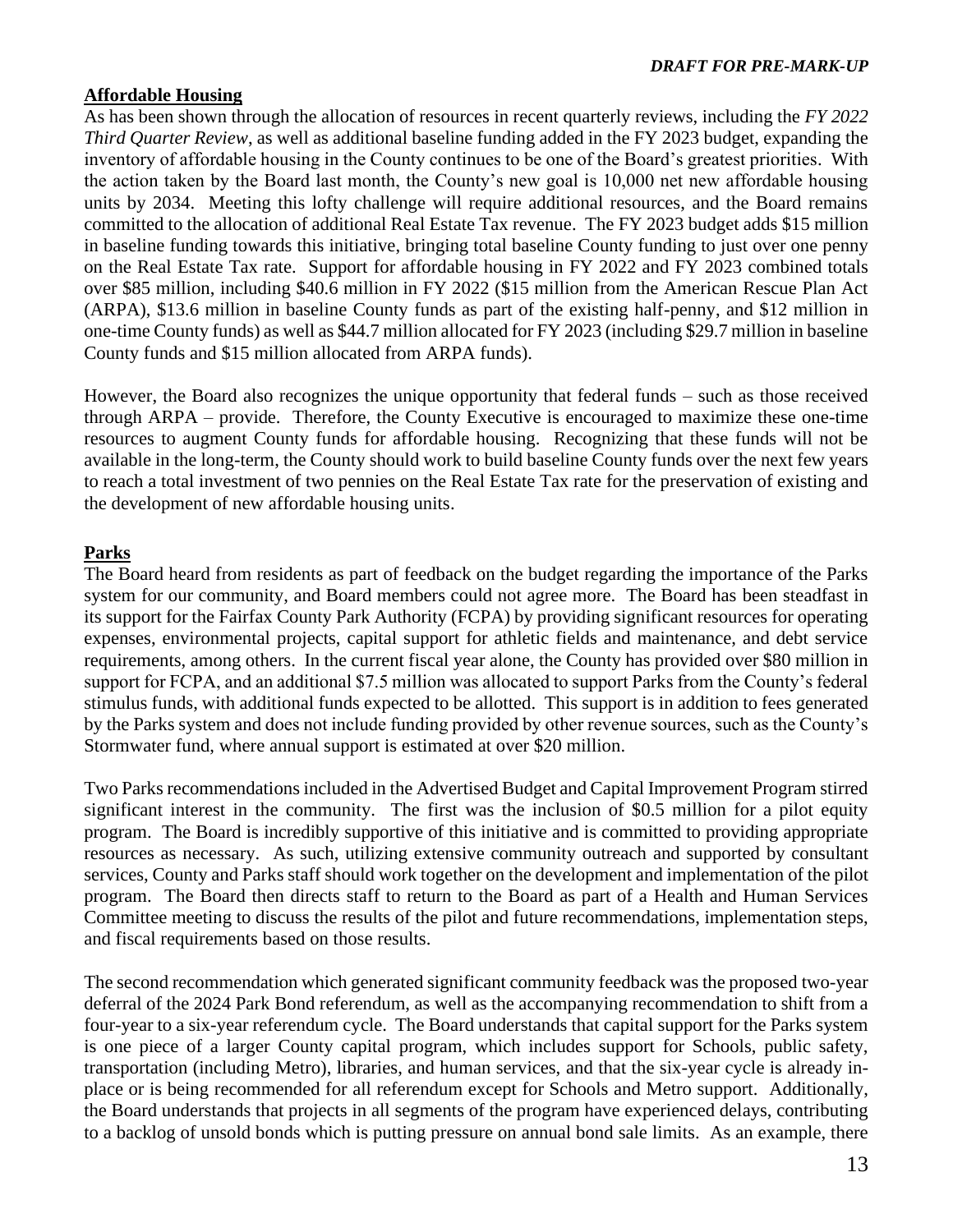is currently \$148 million in unsold Park bonds, with \$48 million remaining from the 2016 referendum and no bonds from the 2020 referendum having been sold based on spending requirements. The approved increase in the annual bond sale limit from \$300 million to \$400 million will help to alleviate this pressure but is expected to take several years.

Previously, the County planned Park bond referendum of \$100 million every four years. The proposed CIP shifted the scheduled \$100 million 2024 referendum to 2026, seeming to indicate a reduction in bond support. It is the Board's understanding that the \$100 million figure in 2026 was meant to be a placeholder, and the Board directs staff to work with FCPA to develop a 2026 proposal that meets the Park system's immediate needs and fits within the County's overall limitations. This plan should recognize the higher costs associated with RECenter renovations, such as at the Audrey Moore and Mount Vernon RECenters. The change in the bond referendum schedule should not negatively impact progress on Parks projects, which may require County support outside of the bond program to bridge funding gaps, such as by funding feasibility and design studies prior to referendum. Staff should also collaborate on the development of a flexible, long-term strategy to provide appropriate resources for capital requirements across the Parks system, with bond referendum totals that fluctuate based on need and spending plans that fit within the County's bond sale limits.

### **Office of the Public Defender**

As part of last year's budget, the Board took action to extend 15 percent salary supplements to state Probation and Parole Officers and support staff in the Office of the Public Defender (OPD). This action was an important step in consistently applying the Board's policy to provide equitable salary supplements for state employees who work in support of County activities, including clerks in the General District Court and Juvenile and Domestic Relations District Court, as well as attorneys and office managers in the OPD.

If the state were to appropriately compensate these employees, the need for County-funded salary supplements would be eliminated. However, despite the County's best efforts – and despite the availability of state funding – the state has not taken action to address pay concerns of its own employees, most notably those in the Office of the Public Defender. In fact, the latest legislative solution most recently considered by the General Assembly included mandating the allocation of additional County taxpayer dollars to increase pay supplements for state positions. This legislation would have required pay parity between those in the OPD and the Office of the Commonwealth's Attorney (OCA). While the Board supports the excellent and important work of staff in the OPD – and recognizes the role of the OPD in ensuring equitable accessto criminal defense – the funding of this office is inherently a state responsibility. Positions in the OPD are state positions, with salaries set by the state and employees participating in state benefit and retirement plans. On the other hand, positions in the Office of the Commonwealth's Attorney are County positions, with employees participating in County pay plans, benefit programs, and retirement systems. While the Board is pleased that the state did approve additional positions for the OPD, which should help to partially alleviate concerns related to workload, it is imperative that the state take additional actions to compensate their employees based on their job responsibilities and their value to the overall criminal justice system, as well as considering the specific job market and cost of living in the jurisdiction in which they work.

### **ArtsFairfax**

The Board appreciates the work of ArtsFairfax in supporting arts organizations across the County and is pleased that \$250,000 in additional funds were available as part of the FY 2023 budget to bolster the organization's existing grant program, which is managed through a competitive and transparent process.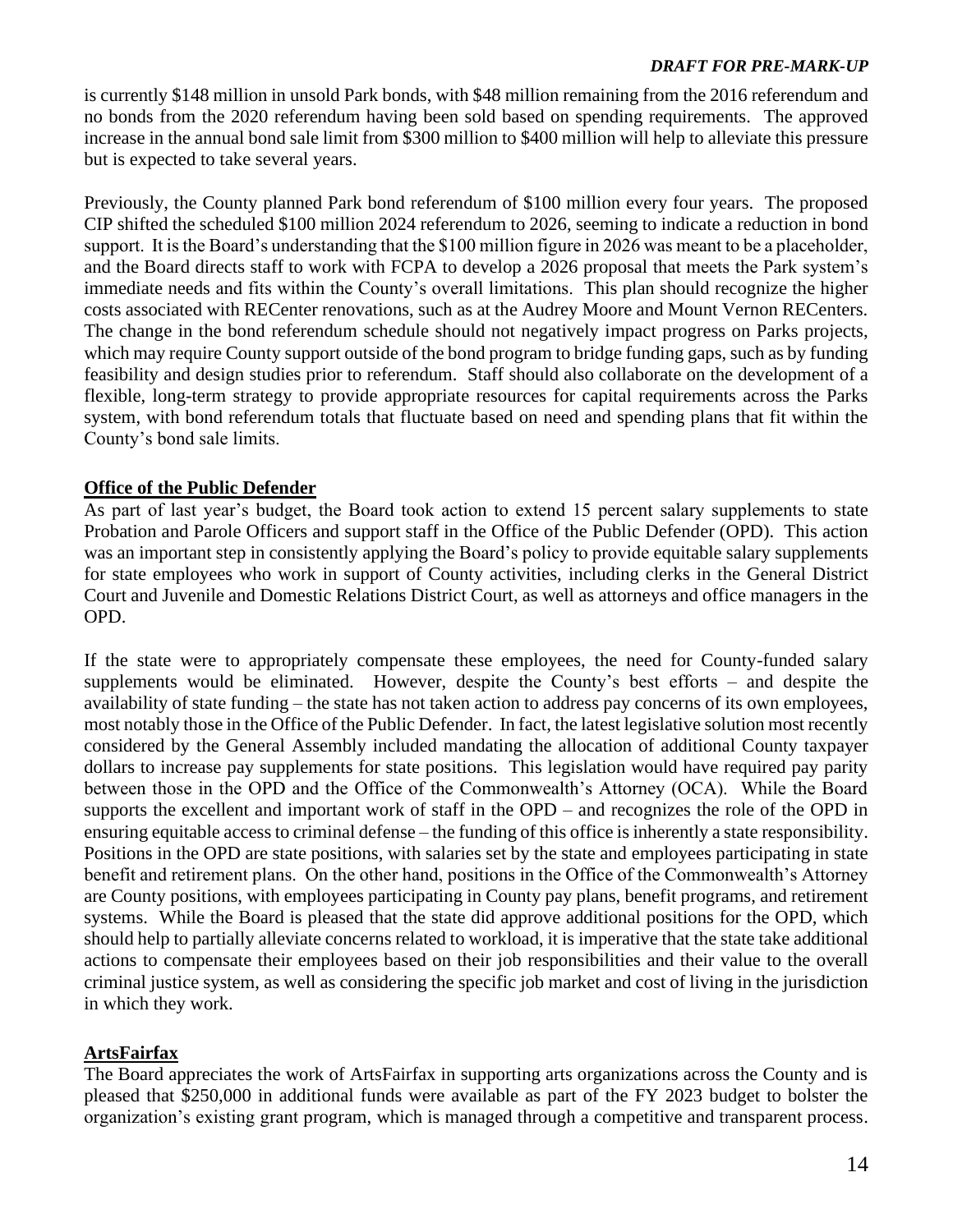County support for ArtsFairfax totals \$1.35 million, with just under \$847,000 targeted towards arts grants in FY 2023. The Board anticipates that the supplemental funding in FY 2023 will be used to focus support for those arts organizations which have been negatively impacted by the pandemic. Additionally, it is imperative that ArtsFairfax broadens its outreach efforts to include those organizations which have been historically underrepresented in the existing program, including those groups who represent residents in economically disadvantaged areas of the County. ArtsFairfax is also expected to report back to the Board on the results of the enhanced arts grant program, including the process used to broaden participation and the organizations assisted.

**I now move the Budget Guidance that I just reviewed which will help direct the FY 2024 budget process.**